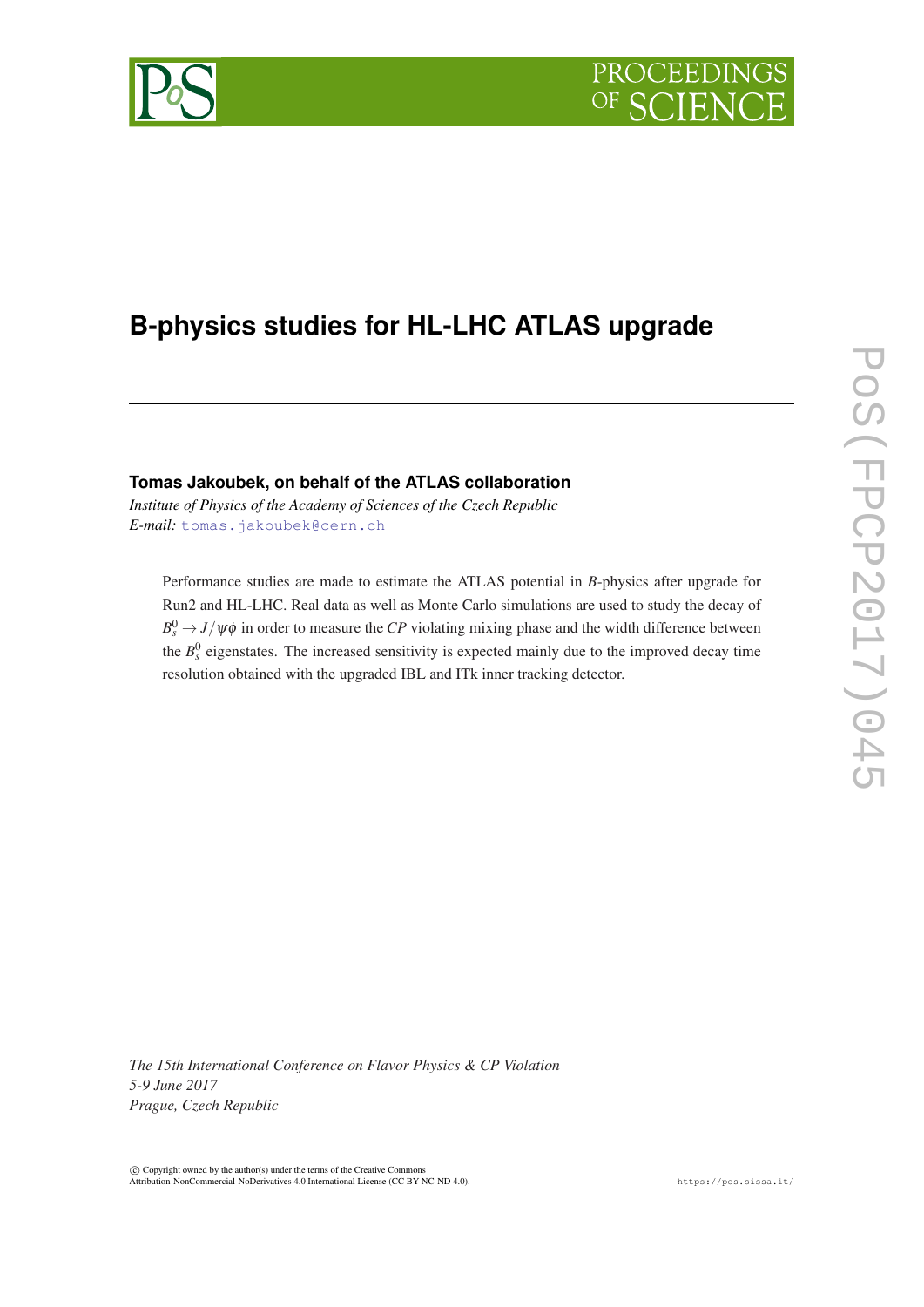#### 1. Introduction

The  $B_s^0 \rightarrow J/\psi \phi$  decay channel is expected to be sensitive to new physics contributions. In this channel, *CP* violation occurs due to interference between direct decays and the decays occurring through  $B_s^0 - \overline{B_s^0}$  mixing. The frequency of this mixing is characterized by the mass difference  $\Delta M_s$ between light  $(B_L)$  and heavy  $(B_H)$  mass eigenstates. The difference between the mixing and decay amplitudes can be described using a *CP*-violating phase φ*<sup>s</sup>* . Assuming no physics beyond the Standard Model (SM) contributions to the  $B_s^0$  mixing and decays, a value of  $\phi_s = -0.0363_{-0.0015}^{+0.0016}$  rad is predicted [[1](#page-4-0)]. Other physical quantity involved in  $B_s^0 - \overline{B_s^0}$  mixing is the decay width difference  $\Delta\Gamma_s = \Gamma_L^s - \Gamma_H^s$ , where  $\Gamma_L^s$  and  $\Gamma_H^s$  are the decay widths of the different eigenstates. Many new physics models predict larger φ*<sup>s</sup>* values whilst satisfying all existing constraints, including the precisely measured value of ∆*M<sup>s</sup>* .

Current experimental results (combined value  $\phi_s = -0.021 \pm 0.031$  $\phi_s = -0.021 \pm 0.031$  $\phi_s = -0.021 \pm 0.031$  rad [2]) show no significant deviation from the SM prediction, however their uncertainties still leave large room for the new physics (see Figure 1). It is important to note that the systematic as well as the statistical uncertainties will benefit from additional data delivered by the LHC during Run2 and Run3. On the other side, it will be necessary to cope with the very high pile-up provided by the planned High Luminosity LHC (HL-LHC) [[3\]](#page-4-0) in Run4 and later.

The potential for future measurements of *CP* violation in the channel  $B_s^0 \rightarrow J/\psi \phi$  on ATLAS relies heavily on the uncertainty of the measured proper decay time. The comparison between Monte Carlo (MC) simulations and the real data is presented here.



**Figure 1:** Plot of the 68% confidence-level contours in the  $\phi_s - \Delta\Gamma_s$  plane with the individual contours of ATLAS, CMS, CDF, D0, and LHC*b* experiments, their combined contour (white solid line and shaded area), as well as the Standard Model predictions (thin black rectangle) [\[2](#page-4-0)].

#### 2. ATLAS upgrade

The ATLAS experiment [\[4](#page-4-0)] is a multipurpose particle physics detector at the LHC, with a forward-backward symmetrical cylindrical geometry with almost  $4\pi$  coverage. Precise tracking is provided by the Inner Detector (ID) immersed in a 2 T axial magnetic field. This part is enclosed by the electromagnetic and hadronic calorimeters, followed by the Muon Spectrometer (MS), all located within the magnetic field produced by three large superconducting air-core toroid systems.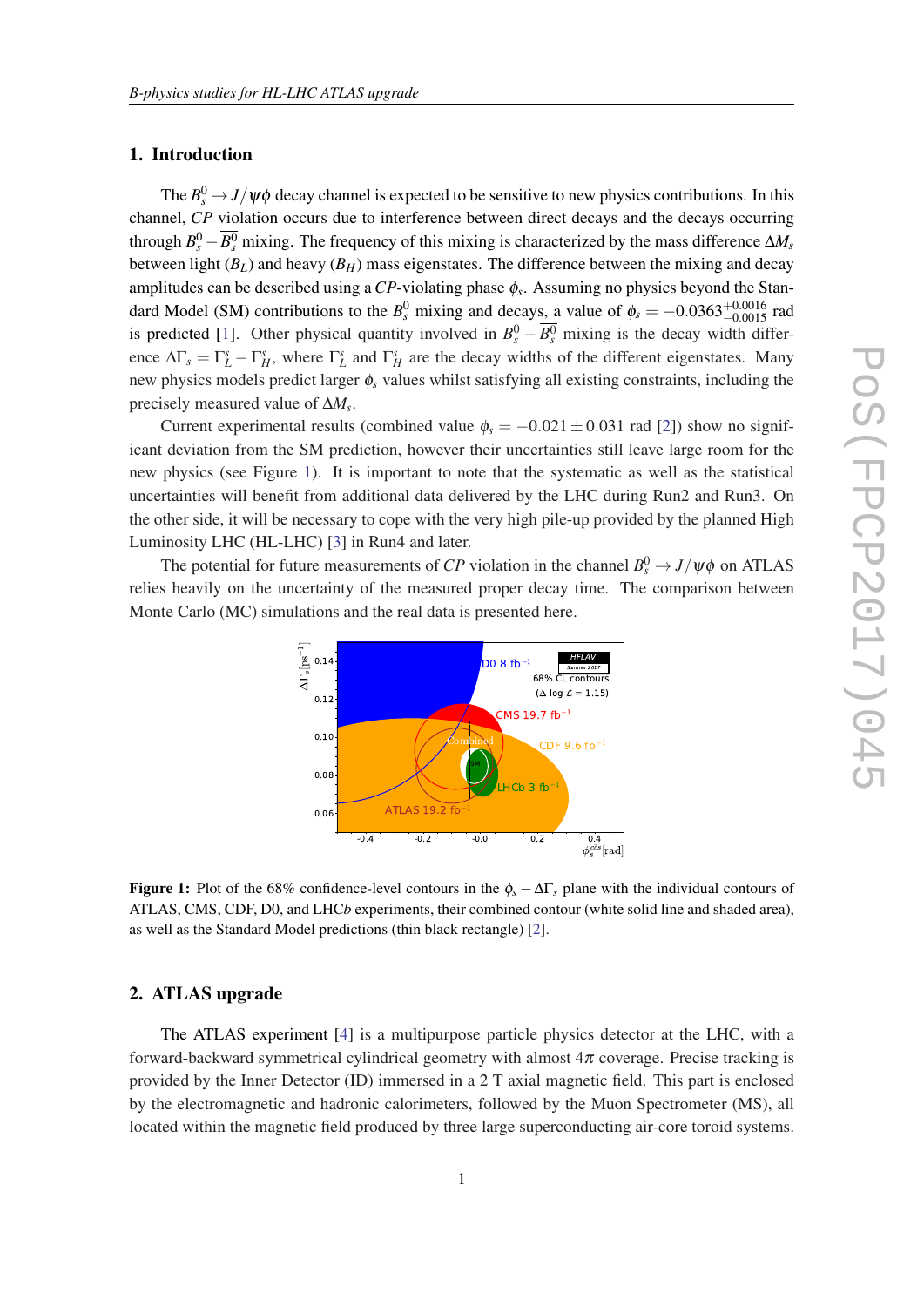ID consists of a silicon pixel detector, a silicon microstrip detector and a transition radiation tracker. During the LS1 shutdown, a new Insertable B-Layer (IBL) was added to the present ID. It is the fourth layer with a radius 33 mm, inserted between a new beam pipe and the current inner pixel layer (B-layer). IBL will be active until the complete replacement of ID before HL-LHC.

In the next phase the ID will be replaced by a fully silicon-based tracker (ITk) with higher granularity and wider coverage [[5](#page-4-0)]. It is designed to yield at least 13 clusters per charged particle in the barrel part and to provide uniform coverage in the endcap regions. It will allow to provide better tracking and momenta measurement and good vertexing in increased pile-up conditions. ITk layout is shown on the Figure 2.



Figure 2: Layout of the ITk detector, shown in the R-z plane. The Pixel tracker is in red, while the Strip tracker is blue [\[5](#page-4-0)].

#### 3. Used data and candidate selection

For the study presented here,  $\sqrt{s} = 13$  TeV data from proton-proton collisions collected with the ATLAS detector during Run2 are used  $(3.2 \text{ fb}^{-1}$  from 2015 and 18.8 fb<sup>-1</sup> from 2016). Also results from Run1 (14.3 fb<sup>-1</sup> of  $\sqrt{s} = 8$  TeV ATLAS data from 2012) are used for comparison.

MC events are generated for  $B_s^0 \to J/\psi(\mu^+\mu^-)\phi(K^+K^-)$  and  $B_s^0 \to \mu^+\mu^-$  decay channels in three run conditions: Run1 ( $\sqrt{s} = 8$  TeV with the mean of the number of interactions per bunchcrossing  $\langle \mu \rangle \sim 20$ ), Run2 (IBL,  $\sqrt{s} = 13$  TeV,  $\langle \mu \rangle \sim 20$ ), and HL-LHC (ITk,  $\sqrt{s} = 14$  TeV,  $\langle \mu \rangle \sim 200$ ).

In the  $B_s^0 \rightarrow J/\psi \phi$  decay channel, events are accepted for further processing if they contain at least one reconstructed primary vertex (PV), formed from at least four ID tracks, and at least one pair of oppositely charged muons reconstructed using ID and MS (so-called "combined" muons). Pairs of oppositely charged muon tracks are refitted to a common vertex and accepted if  $\chi^2$ /n.d.f. < 10. To account for detector-dependent mass resolution, different *J*/ $\psi$  mass cuts are applied according to  $|\eta(\mu)|$ . Decays  $\phi \to K^+K^-$  are reconstructed from all pairs of oppositely charged particles with  $p_T > 1$  GeV and  $|\eta| < 2.5$  that are not identified as muons. Candidates for  $B_s^0$  are selected by fitting the four tracks to a common vertex with *J*/ $\psi$  mass constraint [\[9\]](#page-5-0). Candidate is accepted if the vertex fit has  $\chi^2/n.d.f. < 3$  and  $|m(K^+K^-) - M(\phi)| < 11$  MeV, where the mass  $M(\phi)$  is taken from [\[9\]](#page-5-0). If there is more than one accepted  $B_s^0$  candidate in the event, the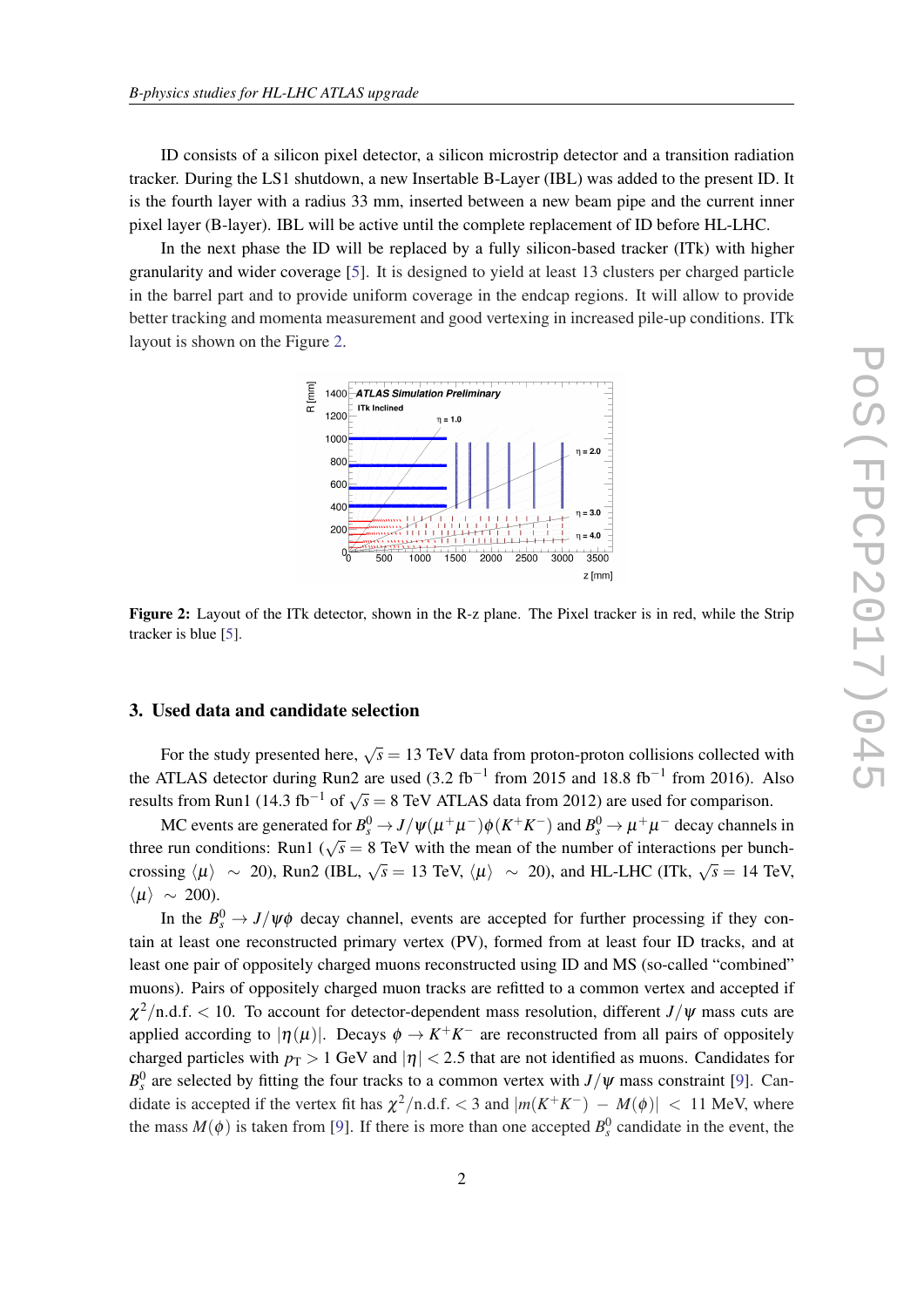<span id="page-3-0"></span>one with the lowest  $\chi^2$ /n.d.f. is selected. An additional cut  $p_T(K^{\pm}) > 5.5$  GeV is applied in MC events.

For the  $B_s^0 \to \mu^+\mu^-$  MC events,  $B_s^0$  candidates are reconstructed from oppositely charged combined muons pairs, with  $p_{\rm T}(\mu^\pm)$   $>$  5.5 GeV. A vertex fit is performed and the event is accepted if  $\chi^2$ /n.d.f. < 6.

#### 4. Mass and proper decay time uncertainty

For each  $B_s^0 \rightarrow J/\psi \phi$  candidate the proper decay time *t* is calculated as

$$
t = \frac{L_{xy} M(B_s^0)}{p_{\rm T}(B_s^0)},
$$
\n(4.1)

where  $p_T(B_s^0)$  is the reconstructed transverse momentum of the  $B_s^0$  meson and  $M(B_s^0)$  is the mass of the  $B_s^0$  meson, taken from [\[9\]](#page-5-0). The transverse decay length  $L_{xy}$  is the displacement in the transverse plane of the  $B_s^0$  meson decay vertex with respect to the PV, projected onto the direction of the  $B_s^0$  transverse momentum. The proper decay time uncertainty  $\sigma_t$  is calculated per-candidate by propagating the uncertainties in track and PV parameters as well as the uncertainties from the  $B_s^0$ candidate decay vertex fit.

Comparison of the three different ID layouts (Run1, Run2 with IBL, HL-LHC with ITk) for the  $B_s^0$  proper decay time resolution  $\sigma_t$  and the  $B_s^0$  mass resolution  $\sigma_{\text{mass}}$  in the simulated MC data are shown on the Figure 3.



Figure 3: Left and middle plots show the  $B_s^0$  proper decay time resolution  $\sigma_t$  as functions of the  $B_s^0$  transverse momentum (left) and the number of reconstructed PV (middle). The vertical axis gives the average value of  $\sigma_t$  for the  $B_s^0$  candidates in the given bin [[7\]](#page-5-0). The right plot shows the  $B_s^0$  mass resolution  $\sigma_{\text{mass}}$  as a function of the  $B_s^0$  meson pseudo-rapidity in the decay channel  $B_s^0 \to \mu^+\mu^-$ . The resolution is defined as RMS of the histograms of difference between the reconstructed and generated invariant masses in the given bin [\[8](#page-5-0)].

To study the proper decay time uncertainty in the real data, a sideband-subtraction method is used. A fraction between signal and background events is extracted from a fit to the  $B<sub>s</sub><sup>0</sup>$  mass distribution. The background component of the  $\sigma_t$  distribution is fitted in the  $B_s^0$  mass sidebands, (5.150-5.317) GeV or (5.417-5.650) GeV, using an unbinned maximum likelihood fit (UMLF). A signal component is then obtained from the UMLF to all events, where the function describing the  $\sigma_t$  background and the signal fraction are fixed. The  $B_s^0$  proper decay time uncertainty distribution extracted from the  $B_s^0 \rightarrow J/\psi \phi$  decay candidates in 2012, 2015, and 2016 data are shown on the Figure [4](#page-4-0). Improvement in the signal part of the distribution is clearly visible there.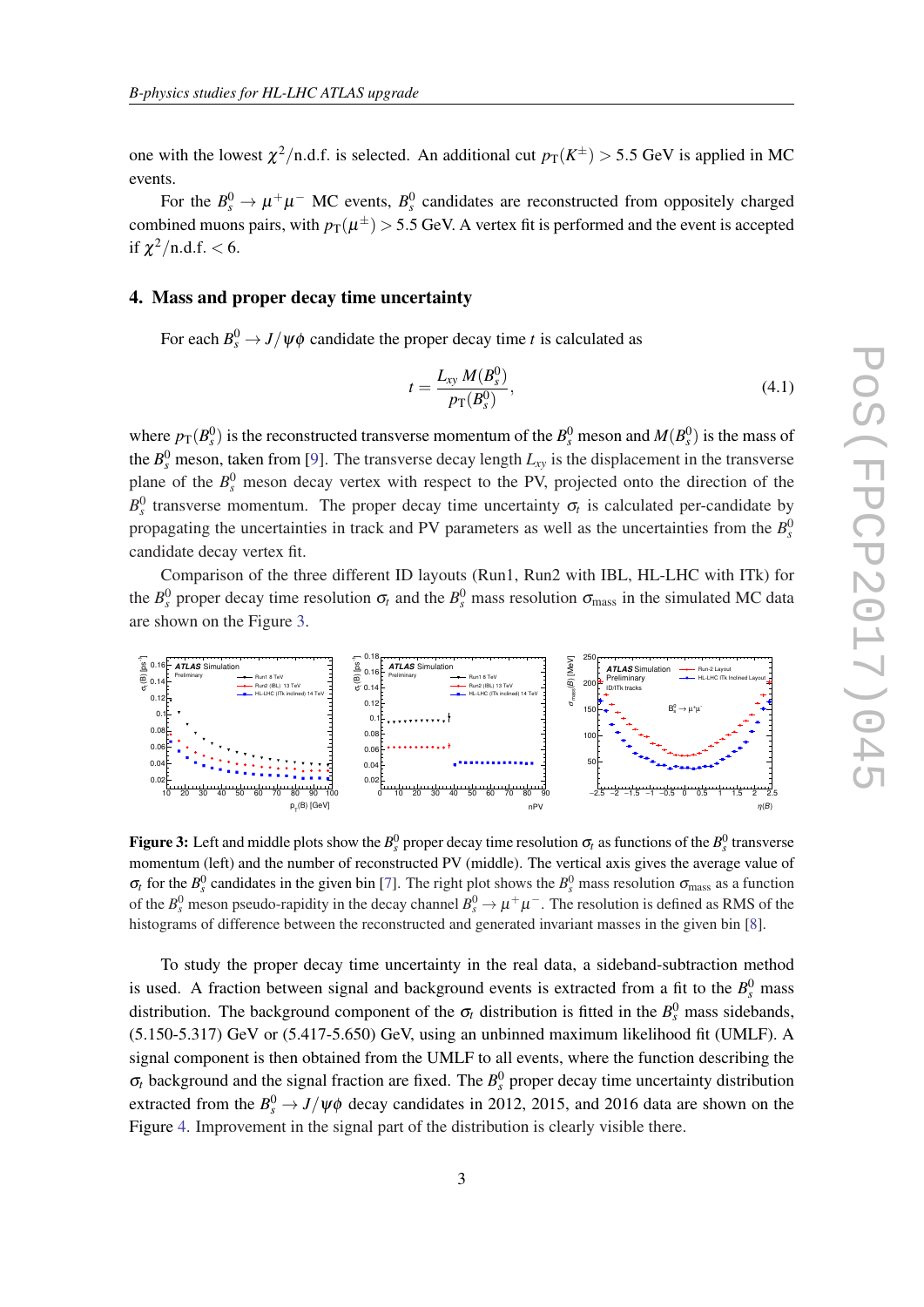<span id="page-4-0"></span>

Figure 4: The  $B_s^0$  proper decay time uncertainty distribution extracted from the  $B_s^0\to J/\psi\phi$  decay candidates in Run1 8 TeV data collected in 2012 (left) and Run2 13 TeV data collected in 2015 (middle) and 2016 (right) respectively. Data are shown as points and results of fit to signal, background, and the total fit are shown as lines. Left plot is taken from [\[6](#page-5-0)], middle and right plots from [[7\]](#page-5-0).

#### 5. Summary

Performance studies are made to estimate the ATLAS potential in *B*-physics after upgrade for Run2 and HL-LHC.

MC simulations are used to estimate the  $B_s^0$  mass resolution in the  $B_s^0 \to \mu^+\mu^-$  channel. As shown on Figure [3](#page-3-0), it strongly depends on the pseudo-rapidity of the reconstructed  $B_s^0$ . An improvement by a factor of about 1.65 in barrel and 1.50 in endcap region is expected after the upgrade from current ID with IBL to completely new ITk.

Real data as well as Monte Carlo simulations are used to study the decay of  $B_s^0 \rightarrow J/\psi \phi$ , which is expected to be sensitive to new physics contributions. Precision of measurement of *CP*-violating parameters rely heavily on the proper decay time uncertainty. It is improved in Run2 with the upgraded IBL and it is expected to get even better with ITk inner tracking detector during HL-LHC operation.

#### 6. Acknowledgments

I would like to thank for support from grants of the Ministry of Education, Youth and Sports of the Czech Republic under the project LG15052.

#### References

- [1] J. Charles *et al*., *Predictions of selected flavour observables within the Standard Model*, Phys. Rev. D 84 (2011) 033005.
- [2] Heavy Flavour Averaging Group, *Averages of b-hadron, c-hadron, and* τ*-lepton properties as of summer 2016*, arXiv:1612.07233 [hep-ex].
- [3] *HL-LHC High Luminosity Large Hadron Collider: The HL-LHC project*, (Accessed June 2017), http://hilumilhc.web.cern.ch/about/hl-lhc-project.
- [4] The ATLAS Collaboration, *The ATLAS Experiment at the CERN Large Hadron Collider*, JINST 3 (2008) S08003.
- [5] The ATLAS Collaboration, *Expected Performance of the ATLAS Inner Tracker at the High-Luminosity LHC*, ATL-PHYS-PUB-2016-025, https://cds.cern.ch/record/2222304.